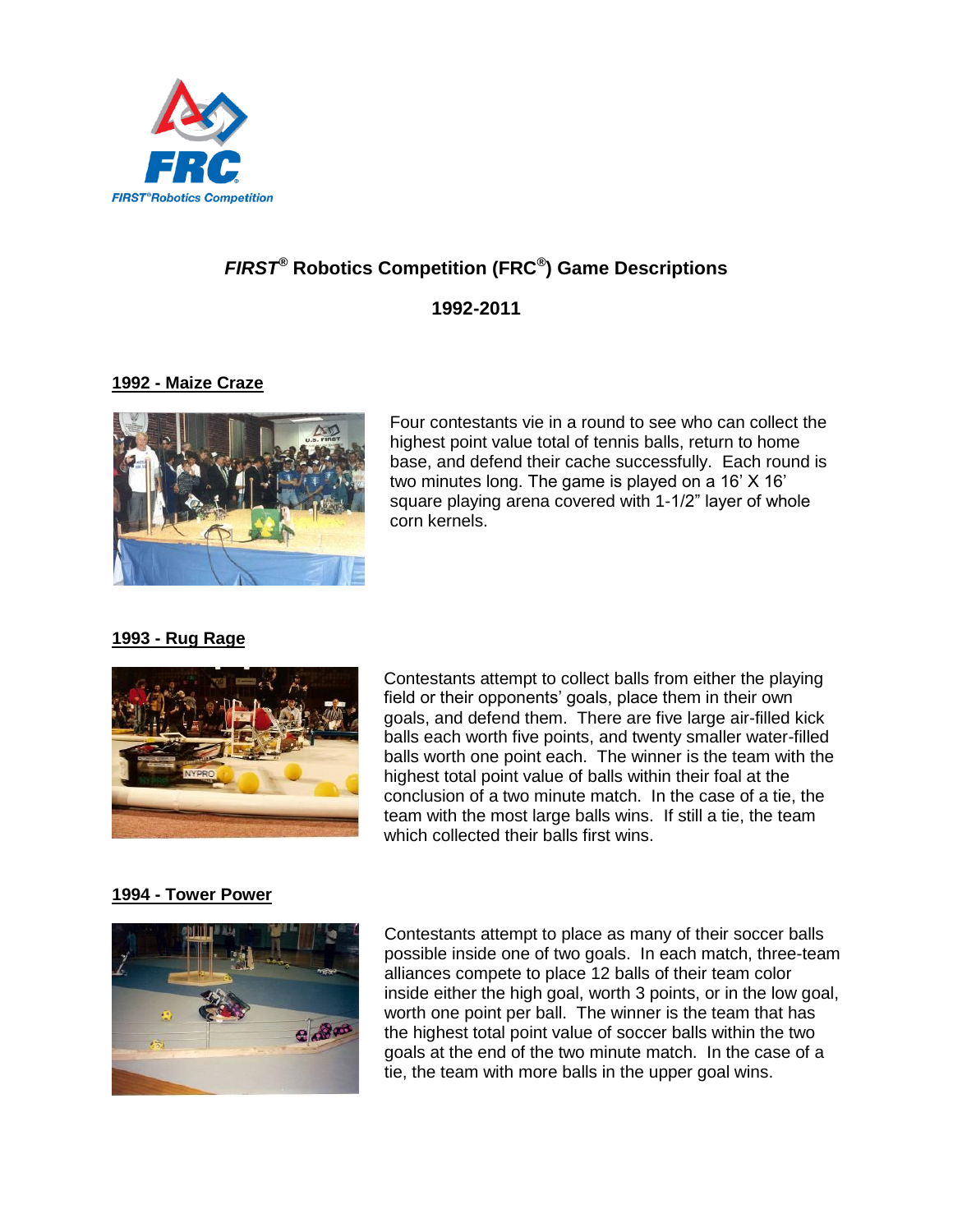#### **1995 - Ramp N' Roll**



In two minute matches, three robots race down a 30-foot raceway, over a speed bump just wide enough for two to pass through, to retrieve their 24" and 30" vinyl balls. To score, they must carry the ball(s) back up the raceway and push or shoot the ball over a nine-foot field goal from either the playing floor or a raised platform area, all the while trying to keep their opponents from scoring. Teams may score more than once with each ball – the smaller ball is worth two points and the larger ball is worth three points.

# **1996 - Hexagon Havoc**



In two minute matches, the three robots, with their human partners, score points by placing the balls in the central goal. The balls may be carried, pushed or thrown into the goal by the robots. The human players are not allowed on the playing field as they are seat-belted down at their stations, but they may score points by throwing ball(s) into the central goal. Points are awarded for balls located in the central goal at the conclusion of each two minute match.

## **1997 - Toroid Terror**



In two minute matches, the three robots and human players score points by placing the inner tubes onto pegs in the goal, or around the top of the goal. The tubes are color coded to identify team ownership. Human players are not allowed onto the field, but they may hand tubes to the robots or throw tubes directly onto the goal.

#### **1998 - Ladder Logic**



In two minutes matches, the three robots and human players score points by placing the balls onto the side goals or into the central goal. The balls are color-coded to identify team ownership. A human player, located outside the perimeter of the field, is allowed to hand balls to the robot or throw balls directly at the goals.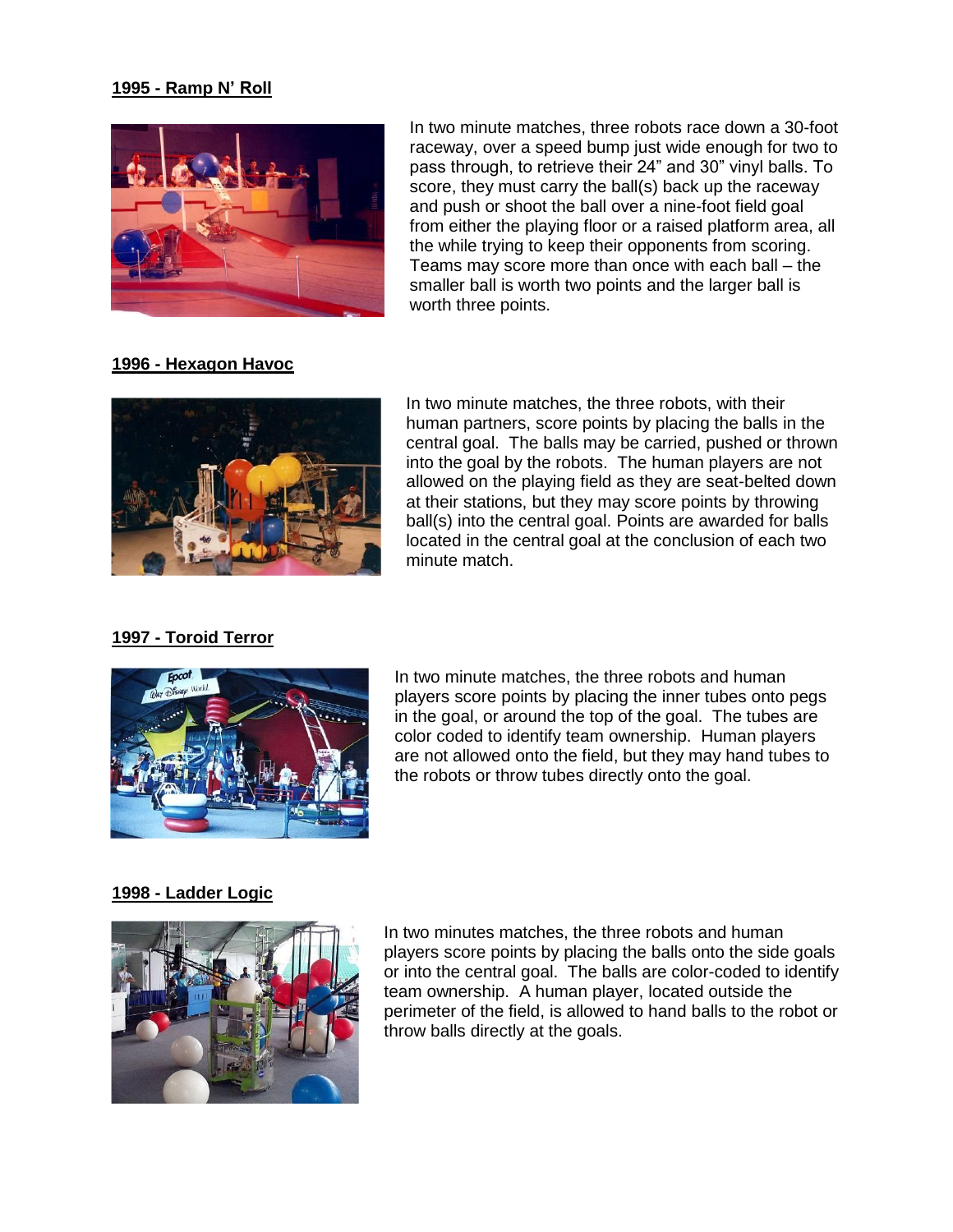#### **1999 - Double Trouble**



Points are scored by positioning "floppies," robots, and the "puck" on the playing field. Floppies are light weight, pillow-like objects with Velcro-loop material located in the center and around the perimeter. Each alliance has ten color coded floppies located on the playing field and at the player stations.

At the end of each two minute match, points are awarded as follows: Each two-team alliance will receive one point for each of its floppies that is at least 2" over and not touching the playing field surface, and less than

eight feet above the surface if the playing field. Each alliance will receive three points for each of its floppies eight feet or higher over the surface of the playing field. Any robot that climbs onto the puck will multiply its alliance"s score by three.

#### **2000 - Co-opertition** *FIRST*



Four teams, paired in two alliances, will compete in each match. An alliance scores points by placing balls in their goal, and by positioning their robots in designated areas at the end of each match. At the start of a match each alliance has seven yellow balls and one black ball in their station. In addition, there are fifteen yellow balls and two black balls on the far side of the field which may be scored by either alliance.

#### **2001 - Diabolical Dynamics**



Four teams work together as one alliance to try to achieve as high a score as possible in each match. Points are scored by placing balls in their goal, and by positioning their robots and goals in designated areas at the end of each match. At the start of each match, the alliance station contains twenty small balls. In addition there are twenty small balls and four large balls on the far side of the field which may be used to score points.

At the end of the two minute match, points are awarded as

follows: the alliance will receive one point for each small ball in the goal and not in contact with a robot, and ten points for each large ball in the goal and not in contact with a robot. Each alliance will receive ten points for each robot that is in the End Zone. An additional ten points will be added if the stretcher is in the End Zone. The alliance doubles its score if the bridge is balanced. The alliance multiplies its score by a factor of up to three by ending the match before the two minute time limit. Each team receives the alliance score. A team multiplies its' score by 1.1 if its large ball is on top of a goal. Scores are rounded up to the nearest whole point after applying all applicable multipliers.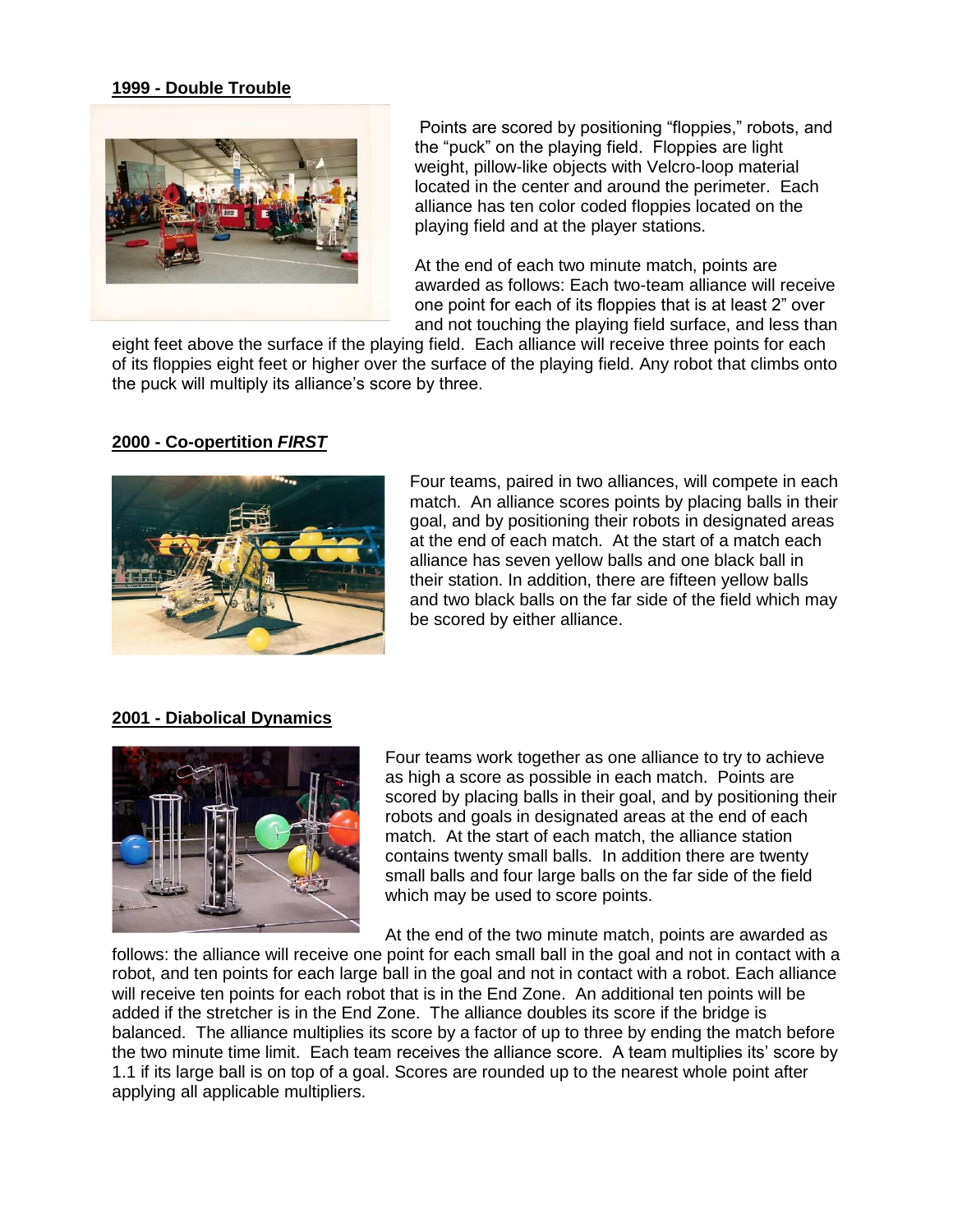#### **2002 – Zone Zeal**



Each 2 minute match begins with the 24" x 48" field broken up into 5 zones and set up as follows. Four robots start on the playing field and are paired in alliances of 2. There are 2 robots at diagonally opposite corners, 10 soccer balls in each driver station area, 20 soccer balls centered along each side of the field, and 3 moveable goals weighing approximately 130 lbs each in the center zone. The strategies are endless, but the basic objectives are simple. Robots race around the playing field trying to gather balls,

place them into goals, place the goals in their scoring zone, and return their robot to their starting zone before the 2 minutes have elapsed.

#### **2003 - Stack Attack**



The game for the 2003 season requires robots to collect and stack plastic storage containers on their side of the playing field. The location of the robots and containers and the height of the stacks at the end of the match determine each team"s score for the round.

# **2004 -** *FIRST* **Frenzy: Raising the Bar**



The game for the 2004 season requires robots to collect and pass 13" balls to the human player to then shoot them into fixed and moveable goals. There are three 30" balls on the playing field that can be placed on top of any goal by a robot, which will double the point value in the goal. Additionally, robots may attempt to "hang" from a  $10'$  bar

#### **2005 - Triple Play**



The game for the 2005 season is played on a 27' wide by 52' long playing field with the 9 goals configured in 3 x 3 matrix, similar to tic-tac-toe. The robots will attempt to place the red and blue game tetras in or on one or more of the nine goals to score points and "claim ownership" of the goals.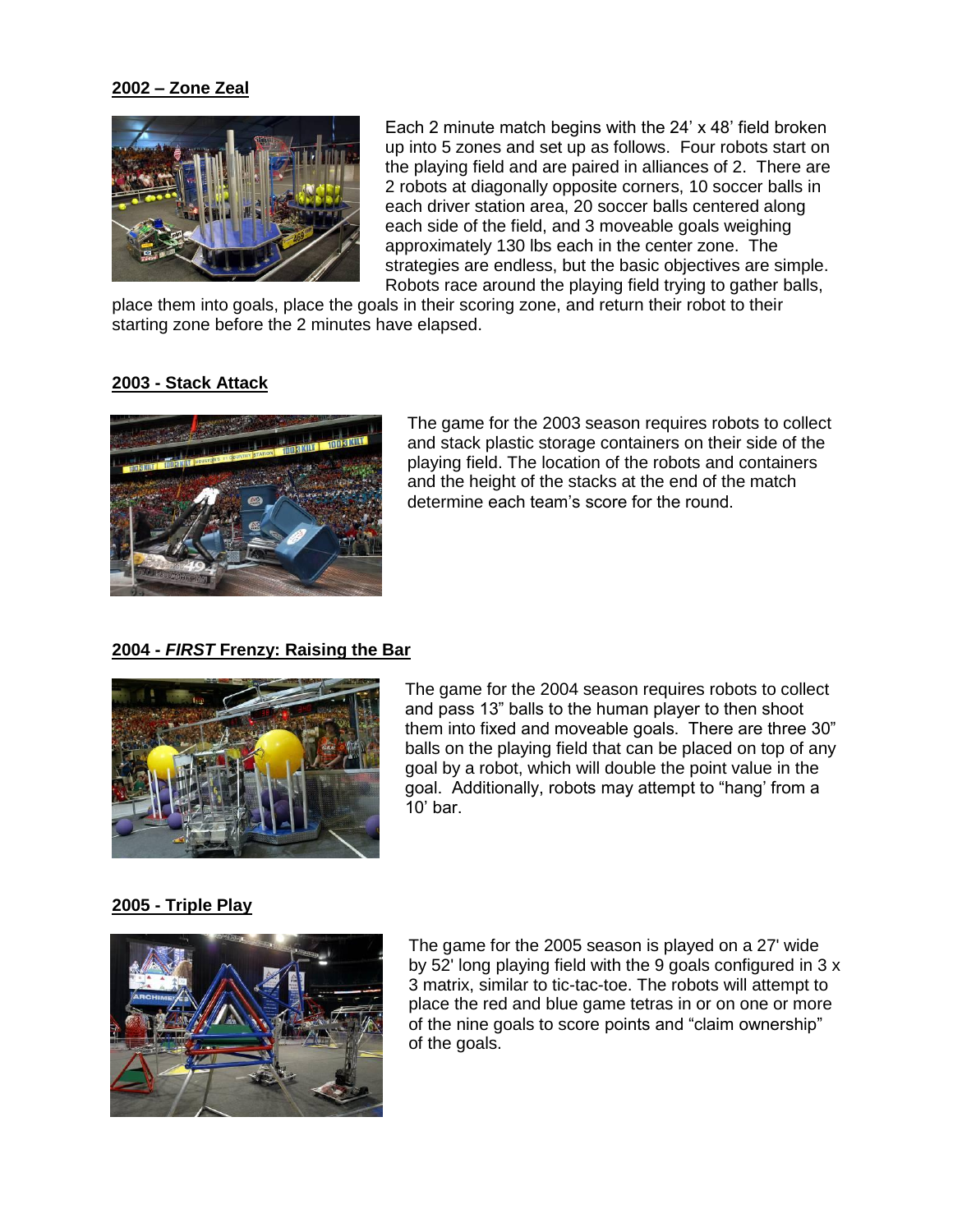#### **2006 - Aim High**



In the 2006 game, "Aim High," students' robots are designed to launch balls into goals while human players enter balls into play and score points by throwing/pushing balls into corner goals. Extra points are scored by robots racing back to their end zones and climbing the ramp to the platform before the end of the 2 minute and 10 second match.

#### **2007 - Rack 'N' Roll**



In the 2007 game, "Rack 'N' Roll," students' robots are designed to hang inflated colored tubes on pegs configured in rows and columns on a 10-foot high center "rack" structure. Extra points are scored by robots being in their home zone and lifted more than 4" off the floor by another robot before the end of the 2 minute and 15 second match.

## **2008 -** *FIRST* **Overdrive**



In the 2008 game, "FIRST Overdrive," students' robots are designed to race around a track knocking down 40" inflated Trackballs and moving them around the track, passing them either over or under a 6'6" overpass. Extra points are scored by robots positioning the Trackballs back on the overpass before the end of the 2 minute and 15 second match.

#### **2009 – LUNACY®**



In the 2009 game, LUNACY®, robots are designed to pick up 9" game balls and score them in trailers hitched to their opponents' robots for points during a 2 minute and 15 second match. Additional points are awarded for scoring a special game ball, the Super Cell, in the opponents' trailers during the last 20 seconds of the match. "LUNACY" is played on a low-friction floor, which means teams must contend with the laws of physics.